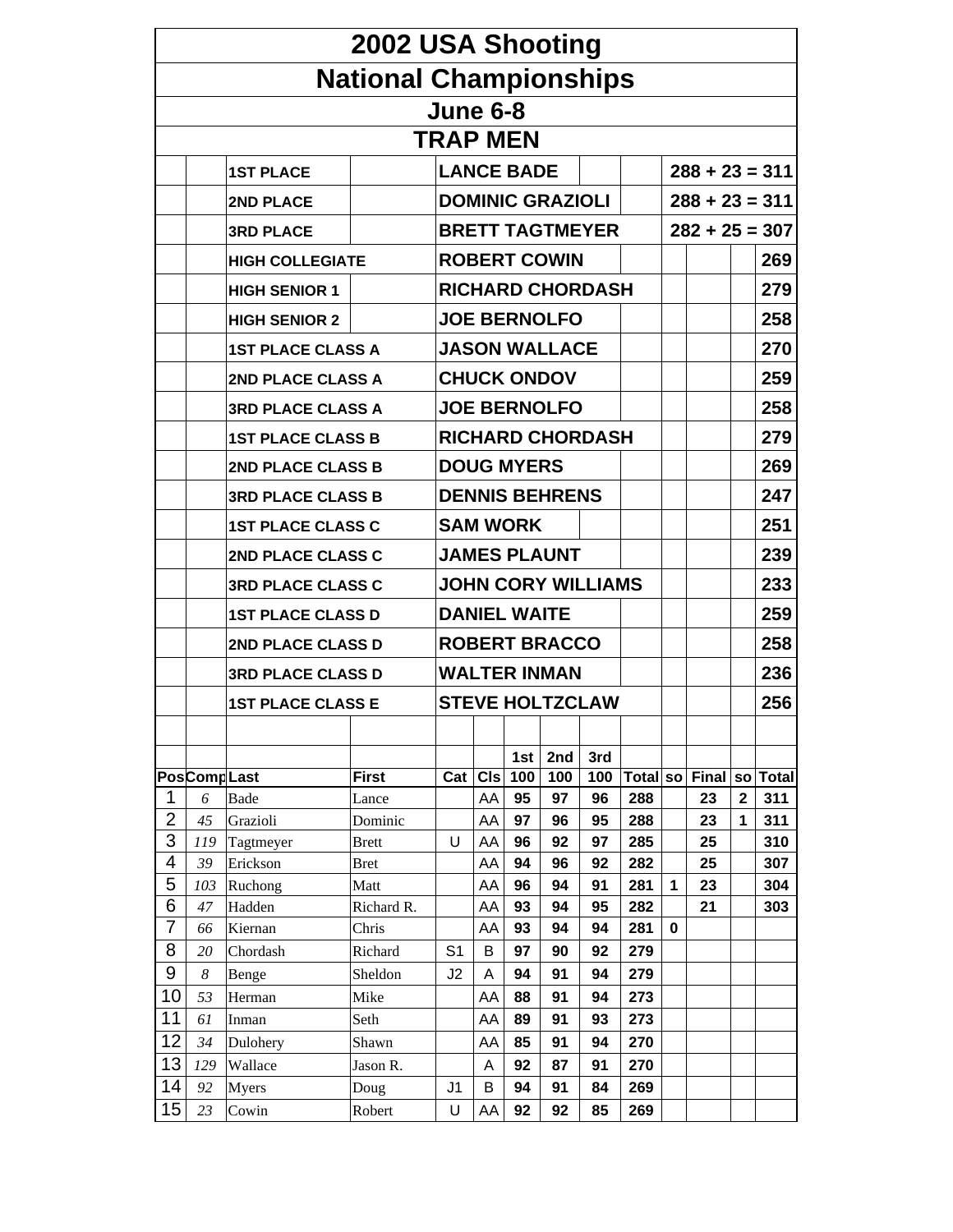| 16 | 110              | Senter         | David        |                | AA          | 90         | 90 | 88 | 268 |  |  |
|----|------------------|----------------|--------------|----------------|-------------|------------|----|----|-----|--|--|
| 17 | 130              | Wallace        | Matthew T.   | J1             | AA          | 94         | 84 | 87 | 265 |  |  |
| 18 | 150              | Ondov          | Chuck        | S <sub>1</sub> | Α           | 85         | 88 | 86 | 259 |  |  |
| 19 | 128              | Waite          | Daniel       | J3             | D           | 85         | 86 | 88 | 259 |  |  |
| 20 | 78               | Linn           | John         |                | AA          | 88         | 82 | 88 | 258 |  |  |
| 21 | 10               | <b>Bracco</b>  | Robert       | S <sub>1</sub> | D           | 87         | 84 | 87 | 258 |  |  |
| 22 | 9                | Bernolfo       | Joe          | S <sub>2</sub> | Α           | 85         | 89 | 84 | 258 |  |  |
| 23 | 21               | Church         | Jeffrey      | S <sub>1</sub> | Α           | 87         | 86 | 83 | 256 |  |  |
| 24 | 59               | Holtzclaw      | <b>Steve</b> |                | E           | 83         | 87 | 86 | 256 |  |  |
| 25 | 114              | <b>Skaggs</b>  | Cary         |                | Α           | 84         | 85 | 85 | 254 |  |  |
| 26 | 48               | Hancock        | James A.     | J2             | Е           | 88         | 84 | 81 | 253 |  |  |
| 27 | 141              | Work           | Sam          | S <sub>2</sub> | C           | 83         | 89 | 79 | 251 |  |  |
| 28 | $\overline{c}$   | Agee           | James M.     |                | AA          | 82         | 84 | 84 | 250 |  |  |
| 29 | 151              | Leeg           | James        | S <sub>2</sub> | Α           | 84         | 76 | 89 | 249 |  |  |
| 30 | 140              | Zuspan         | Bill         |                | Α           | 85         | 82 | 82 | 249 |  |  |
| 31 | $\boldsymbol{7}$ | <b>Behrens</b> | Dennis       | S <sub>2</sub> | B           | 82         | 79 | 86 | 247 |  |  |
| 32 | 71               | Kott           | <b>Buck</b>  | J2             | А           | 80         | 82 | 85 | 247 |  |  |
| 33 | 146              | Dsuban         | John         | S <sub>2</sub> | B           | 82         | 79 | 84 | 245 |  |  |
| 34 | 101              | Ritchie        | Louis        | S <sub>2</sub> | В           | 82         | 82 | 78 | 242 |  |  |
| 35 | 52               | Hartzell       | David W.     | S <sub>2</sub> | B           | 81         | 82 | 79 | 242 |  |  |
| 36 | 63               | Jolliff        | Max          | J2             | B           | 86         | 78 | 76 | 240 |  |  |
| 37 | 85               | Meadow         | Mike         | U              | B           | 79         | 77 | 83 | 239 |  |  |
| 38 | 99               | Plaunt         | James R.     | S <sub>2</sub> | C           | 83         | 75 | 81 | 239 |  |  |
| 39 | 30               | Dietl          | Charles      | S <sub>2</sub> | Α           | 78         | 74 | 86 | 238 |  |  |
| 40 | 118              | Spencer        | Kendall      |                | AA          | 82         | 79 | 75 | 236 |  |  |
| 41 | 62               | Inman          | Walter       | S <sub>2</sub> | D           | 86         | 74 | 76 | 236 |  |  |
| 42 | 143              | Weger          | Dwayne       |                | Α           | 75         | 73 | 87 | 235 |  |  |
| 43 | 102              | Romanski       | Wayne        | J <sub>1</sub> | D           | 80         | 80 | 74 | 234 |  |  |
| 44 | 104              | Scamardo       | Matthew      | J2             | B           | 67         | 83 | 83 | 233 |  |  |
| 45 | 135              | Williams       | John Cory    | J2             | C           | 75         | 80 | 78 | 233 |  |  |
| 46 | 95               | Nixon          | James Keith  |                | D           | 76         | 84 | 70 | 230 |  |  |
| 47 | 144              | Gordon         | Malcolm      | S <sub>1</sub> | D           | 84         | 70 | 76 | 230 |  |  |
| 48 | 94               | Nichols        | Chris        | J <sub>1</sub> | В           | 70         | 77 | 82 | 229 |  |  |
| 49 | 87               | Miller         | J. Cody      | J2             | B           | 71         | 80 | 76 | 227 |  |  |
| 50 | 40               | Fautin         | Skyler       | J2             | AA          | 72         | 78 | 77 | 227 |  |  |
| 51 | 12               | <b>Brooke</b>  | Vincent      |                | C           | 72         | 78 | 75 | 225 |  |  |
| 52 | 123              | Tipton         | Todd         |                | AA          | 76         | 77 | 72 | 225 |  |  |
| 53 | 134              | Wilhite        | Steven       | S <sub>2</sub> | E           | 78         | 72 | 74 | 224 |  |  |
| 54 | 142              | Weger          | Johnny       | S <sub>2</sub> | D           | ${\bf 76}$ | 73 | 72 | 221 |  |  |
| 55 | 145              | Dauenhauer     | Seth         |                | C           | 72         | 72 | 76 | 220 |  |  |
| 56 | 88               | Minter         | Chris        | J2             | $\mathsf C$ | 69         | 75 | 74 | 218 |  |  |
| 57 | 37               | Dyer           | Rady L.      | S <sub>1</sub> | C           | 72         | 75 | 71 | 218 |  |  |
| 58 | 22               | Colwell        | Chase        | J2             | B           | 67         | 78 | 71 | 216 |  |  |
| 59 | 46               | Griffing       | Vincent      | J2             | В           | 68         | 68 | 74 | 210 |  |  |
| 60 | 86               | Meyer          | James M.     | S <sub>2</sub> | C           | 78         | 62 | 69 | 209 |  |  |
| 61 | 50               | Hart           | Casey        | J2             | D           | 75         | 64 | 69 | 208 |  |  |
| 62 | 5                | Baber          | Thomas       | S <sub>1</sub> | В           | 70         | 72 | 65 | 207 |  |  |
| 63 | $\overline{4}$   | Alcantara      | Ricardo E.   | V              | D           | 77         | 64 | 65 | 206 |  |  |
| 64 | 74               | Kulcak         | Logan        | J2             | D           | 62         | 63 | 71 | 196 |  |  |
| 65 | 90               | Musser         | Jesse        | J3             | E           | 53         | 64 | 56 | 173 |  |  |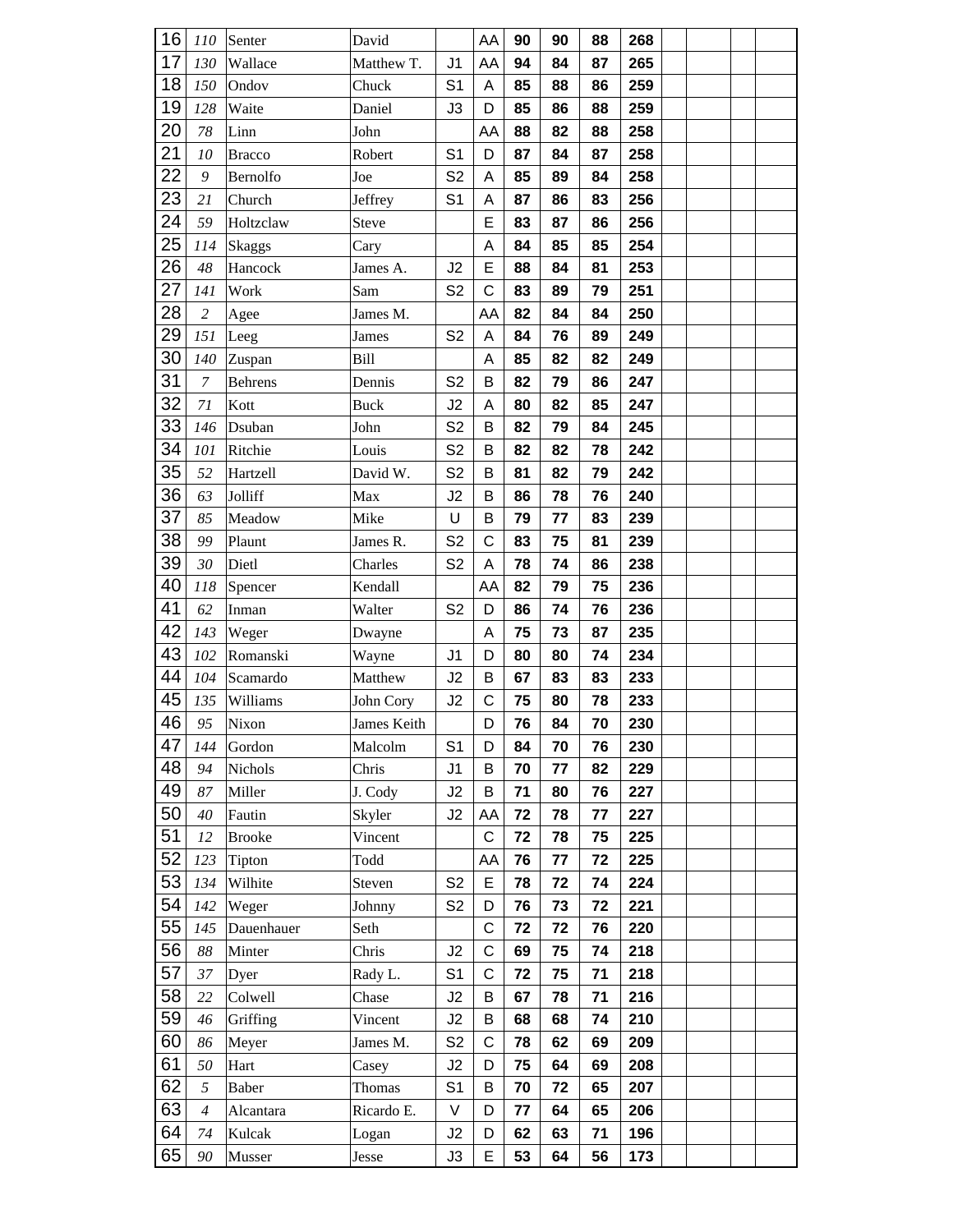|                |                    |                           | 2002 USA Shooting             |                |              |                   |                           |            |              |                  |                |
|----------------|--------------------|---------------------------|-------------------------------|----------------|--------------|-------------------|---------------------------|------------|--------------|------------------|----------------|
|                |                    |                           | <b>National Championships</b> |                |              |                   |                           |            |              |                  |                |
|                |                    |                           |                               | June 6-8       |              |                   |                           |            |              |                  |                |
|                |                    |                           | <b>TRAP JUNIOR MEN</b>        |                |              |                   |                           |            |              |                  |                |
|                |                    | <b>1ST PLACE</b>          |                               |                |              |                   | <b>SHELDON BENGE</b>      |            |              | $279 + 23 = 302$ |                |
|                |                    | 2ND PLACE                 |                               |                |              | <b>DOUG MYERS</b> |                           |            |              | $269 + 23 = 292$ |                |
|                |                    | <b>3RD PLACE</b>          |                               |                |              |                   | <b>MATTHEW T. WALLACE</b> |            |              | $265 + 22 = 287$ |                |
|                |                    | <b>HIGH INTER. JUNIOR</b> |                               |                |              |                   | <b>JAMES A. HANCOCK</b>   |            |              |                  | 253            |
|                |                    |                           |                               |                |              |                   |                           |            |              |                  |                |
|                | <b>PosCompLast</b> |                           | <b>First</b>                  | Cat            | CIs          | 1st<br>100        | 2nd<br>100                | 3rd<br>100 | <b>Total</b> |                  | Final so Total |
| 1              | 8                  | Benge                     | Sheldon                       | J2             | A            | 94                | 91                        | 94         | 279          | 23               | 302            |
| $\overline{2}$ | 92                 | Myers                     | Doug                          | J <sub>1</sub> | B            | 94                | 91                        | 84         | 269          | 23               | 292            |
| 3              | 130                | Wallace                   | Matthew T.                    | J1             | AA           | 94                | 84                        | 87         | 265          | 22               | 287            |
| 4              | 128                | Waite                     | Daniel                        | J3             | D            | 85                | 86                        | 88         | 259          | 20               | 279            |
| 5              | 48                 | Hancock                   | James A.                      | J <sub>2</sub> | Е            | 88                | 84                        | 81         | 253          | 20               | 273            |
| 6              | 71                 | Kott                      | Buck                          | J2             | A            | 80                | 82                        | 85         | 247          | 23               | 270            |
| $\overline{7}$ | 63                 | Jolliff                   | Max                           | J <sub>2</sub> | B            | 86                | 78                        | 76         | 240          |                  |                |
| 8              | 102                | Romanski                  | Wayne                         | J1             | D            | 80                | 80                        | 74         | 234          |                  |                |
| 9              | 104                | Scamardo                  | Matthew                       | J2             | B            | 67                | 83                        | 83         | 233          |                  |                |
|                | 135                | Williams                  | John Cory                     | J <sub>2</sub> | $\mathsf{C}$ | 75                | 80                        | 78         | 233          |                  |                |
| 11             | 94                 | <b>Nichols</b>            | Chris                         | J1             | B            | 70                | 77                        | 82         | 229          |                  |                |
| 12             | 87                 | Miller                    | J. Cody                       | J2             | B            | 71                | 80                        | 76         | 227          |                  |                |
|                | 40                 | Fautin                    | Skyler                        | J2             | AA           | 72                | 78                        | 77         | 227          |                  |                |
| 14             | 88                 | Minter                    | Chris                         | J2             | C            | 69                | 75                        | 74         | 218          |                  |                |
| 15             | 22                 | Colwell                   | Chase                         | J <sub>2</sub> | B            | 67                | 78                        | 71         | 216          |                  |                |
| 16             | 46                 | Griffing                  | Vincent                       | J2             | B            | 68                | 68                        | 74         | <b>210</b>   |                  |                |
| 17             | 50                 | Hart                      | Casey                         | J2             | D            | 75                | 64                        | 69         | 208          |                  |                |
| 18             | 74                 | Kulcak                    | Logan                         | J2             | D            | 62                | 63                        | 71         | 196          |                  |                |
| 19             | 90                 | Musser                    | Jesse                         | J3             | E            | 53                | 64                        | 56         | 173          |                  |                |
|                |                    |                           |                               |                |              |                   |                           |            |              |                  |                |
|                |                    |                           |                               |                |              |                   |                           |            |              |                  |                |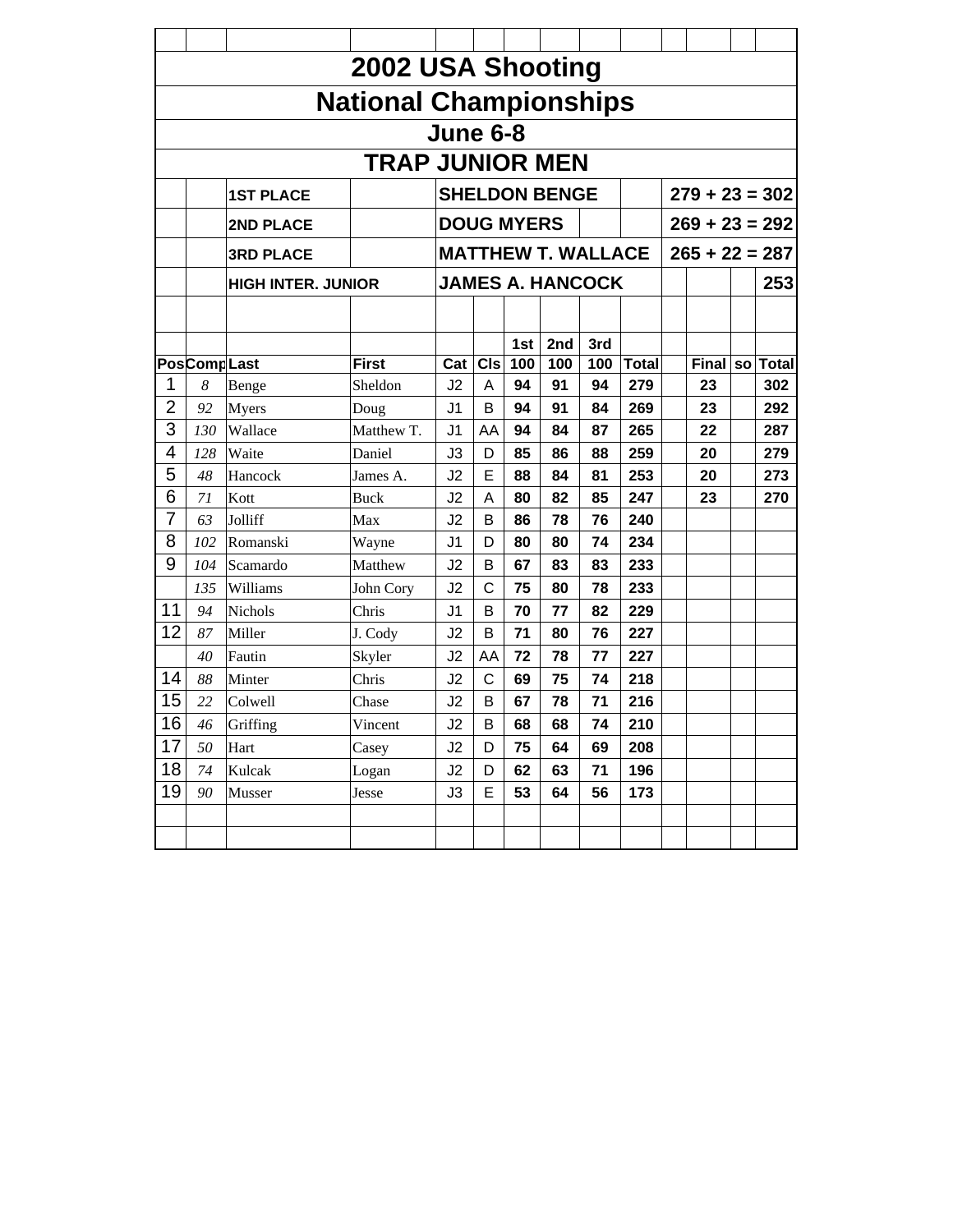|                |              |                     | 2002 USA Shooting             |                   |            |                        |                        |            |              |                  |           |              |
|----------------|--------------|---------------------|-------------------------------|-------------------|------------|------------------------|------------------------|------------|--------------|------------------|-----------|--------------|
|                |              |                     | <b>National Championships</b> |                   |            |                        |                        |            |              |                  |           |              |
|                |              |                     |                               | <b>June 6-8</b>   |            |                        |                        |            |              |                  |           |              |
|                |              |                     |                               | <b>TRAP WOMEN</b> |            |                        |                        |            |              |                  |           |              |
|                |              | <b>1ST PLACE</b>    |                               |                   |            |                        | <b>THERESA DEWITT</b>  |            |              | $267 + 22 = 289$ |           |              |
|                |              | 2ND PLACE           |                               |                   |            |                        | <b>AMANDA DORMAN</b>   |            |              | $263 + 25 = 288$ |           |              |
|                |              | <b>3RD PLACE</b>    |                               |                   |            | <b>LACY HOLTZ</b>      |                        |            |              | $256 + 22 = 278$ |           |              |
|                |              | <b>HIGH CLASS B</b> |                               |                   |            |                        | <b>W. COLLYN LOPER</b> |            |              |                  |           | 254          |
|                |              |                     |                               |                   |            |                        |                        |            |              |                  |           |              |
|                |              | <b>HIGH CLASS D</b> |                               |                   |            | <b>KELLY DOLL</b>      |                        |            |              |                  |           | 245          |
|                |              |                     |                               |                   |            | 1st                    | 2 <sub>nd</sub>        | 3rd        |              |                  |           |              |
|                | PosComp Last |                     | <b>First</b>                  | Cat               | <b>CIs</b> | 100                    | 100                    | 100        | <b>Total</b> | <b>Final</b>     | <b>SO</b> | <b>Total</b> |
| 1              | 29           | DeWitt              | Theresa                       | W                 | AA         | 92                     | 86                     | 89         | 267          | 22               |           | 289          |
| 2              | 32           | Dorman              | Amanda                        | W J1              | B          | 80                     | 89                     | 94         | 263          | 25               |           | 288          |
| 3              | 58           | Holtz               | Lacy                          | W                 | AA         | 90                     | 78                     | 88         | 256          | 22               |           | 278          |
| 4              | 80           | Loper               | W. Collyn                     | W J2              | B          | 87                     | 82                     | 85         | 254          | 20               |           | 274          |
| 5              | 28           | Dement              | Joetta                        | W                 | AA         | 83                     | 85                     | 84         | 252          | 21               |           | 273          |
| 6              | 89           | Morrison            | Denise                        | W                 | С          | 84                     | 84                     | 80         | 248          | 21               |           | 269          |
| 7              | 31           | Doll                | Kelly                         | W                 | D          | 78                     | 85                     | 82         | 245          |                  |           |              |
| 8              | 113          | Simpson             | Emma                          | W J2              | D          | 75                     | 76                     | 77         | 228          |                  |           |              |
| 9              | 73           | Kulcak              | Lauren                        | W J1              | Е          | 67                     | 57                     | 62         | 186          |                  |           |              |
| 10             | 125          | Tyler               | Lucy                          | W J1              | Е          | 44                     | 44                     | 40         | 128          |                  |           |              |
|                |              |                     |                               |                   |            |                        |                        |            |              |                  |           |              |
|                |              |                     |                               |                   |            |                        |                        |            |              |                  |           |              |
|                |              |                     | 2002 USA Shooting             |                   |            |                        |                        |            |              |                  |           |              |
|                |              |                     | <b>National Championships</b> |                   |            |                        |                        |            |              |                  |           |              |
|                |              |                     |                               | <b>June 6-8</b>   |            |                        |                        |            |              |                  |           |              |
|                |              |                     | TRAP JUNIOR WOMEN             |                   |            |                        |                        |            |              |                  |           |              |
|                |              |                     |                               |                   |            |                        |                        |            |              |                  |           |              |
|                |              | <b>1ST PLACE</b>    |                               |                   |            |                        | <b>AMANDA DORMAN</b>   |            |              |                  |           | 263          |
|                |              | 2ND PLACE           |                               |                   |            |                        | <b>W. COLLYN LOPER</b> |            |              |                  |           | 254          |
|                |              | <b>3RD PLACE</b>    |                               |                   |            |                        | <b>EMMA SIMPSON</b>    |            |              |                  |           | 228          |
|                |              |                     |                               |                   |            |                        |                        |            |              |                  |           |              |
|                | PosComp Last |                     | <b>First</b>                  |                   |            | 1st<br>$Cat$ $Cls$ 100 | 2nd<br>100             | 3rd<br>100 | Total        |                  |           |              |
| 1              | 32           | Dorman              | Amanda                        | W J1              | В          | 80                     | 89                     | 94         | 263          |                  |           |              |
| $\overline{2}$ | 80           |                     |                               | W J2              | B          | 87                     | 82                     | 85         | 254          |                  |           |              |
| 3              |              | Loper               | W. Collyn                     | W J2              | D          | 75                     | 76                     | 77         | 228          |                  |           |              |
| 4              | 113          | Simpson             | Emma                          | WJ1               | E          |                        |                        |            |              |                  |           |              |
| 5              | 73           | Kulcak              | Lauren                        |                   |            | 67                     | 57                     | 62         | 186          |                  |           |              |
|                | 125          | Tyler               | Lucy                          | W J1              | E          | 44                     | 44                     | 40         | 128          |                  |           |              |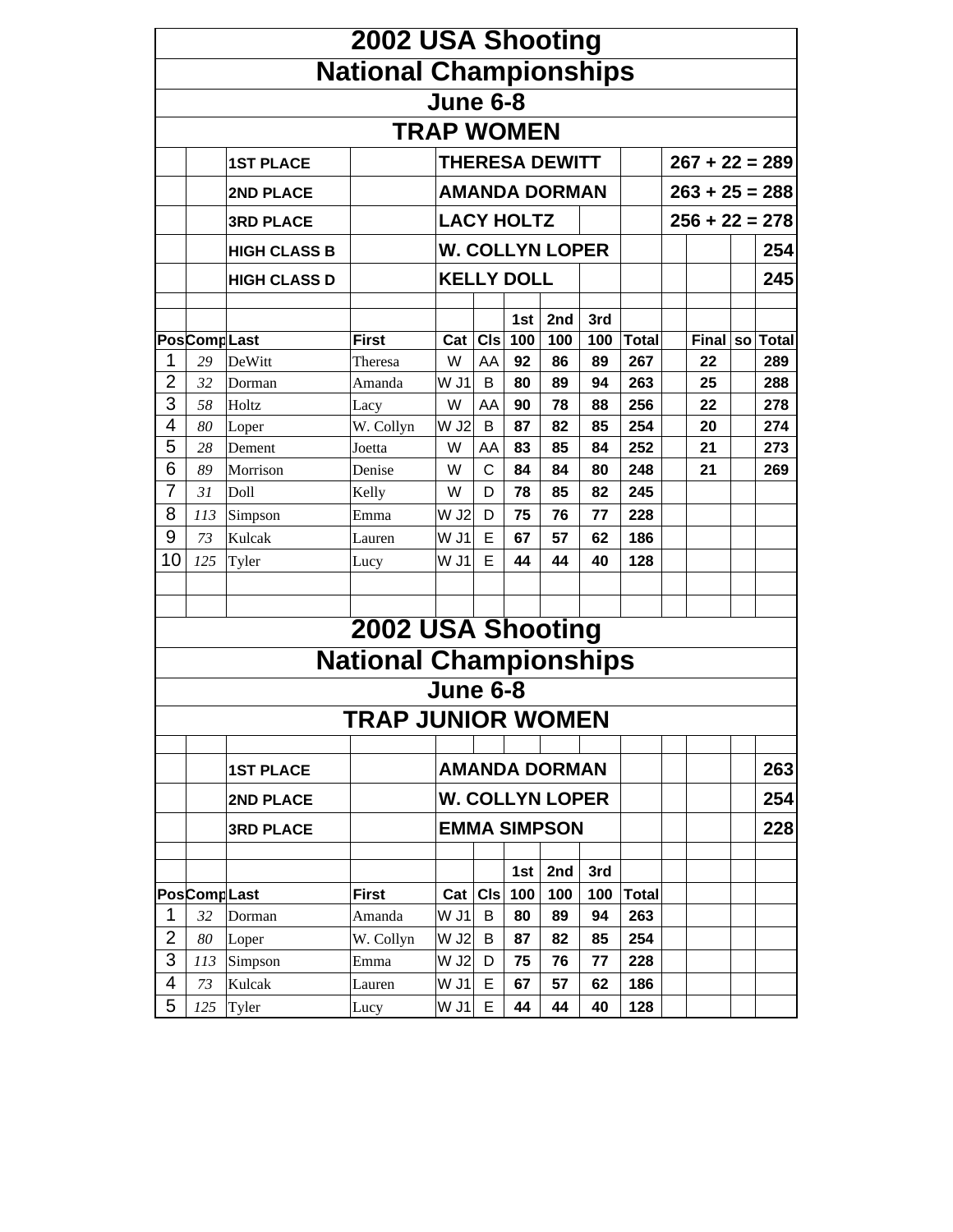|                  | <b>2002 USA SHOOTING</b>      |                          |                         |                      |                           |                         |            |              |  |                   |  |                  |  |
|------------------|-------------------------------|--------------------------|-------------------------|----------------------|---------------------------|-------------------------|------------|--------------|--|-------------------|--|------------------|--|
|                  | <b>NATIONAL CHAMPIONSHIPS</b> |                          |                         |                      |                           |                         |            |              |  |                   |  |                  |  |
|                  |                               |                          |                         | <b>June 10-11</b>    |                           |                         |            |              |  |                   |  |                  |  |
|                  |                               |                          | <b>DOUBLE TRAP MEN</b>  |                      |                           |                         |            |              |  |                   |  |                  |  |
|                  |                               |                          |                         |                      |                           |                         |            |              |  |                   |  |                  |  |
|                  |                               |                          |                         |                      |                           |                         |            |              |  |                   |  |                  |  |
|                  |                               | <b>1ST PLACE</b>         |                         |                      |                           | <b>Lance Bade</b>       |            |              |  |                   |  | $280 + 47 = 327$ |  |
|                  |                               | 2ND PLACE                |                         |                      | <b>Glenn Eller</b>        |                         |            |              |  |                   |  | $278 + 48 = 326$ |  |
|                  |                               | <b>3RD PLACE</b>         |                         |                      |                           | <b>William Keever</b>   |            |              |  |                   |  | $272 + 47 = 319$ |  |
|                  |                               | <b>HIGH SENIOR 2</b>     |                         |                      |                           | <b>Walter Inman</b>     |            |              |  |                   |  | 222              |  |
|                  |                               | <b>1ST PLACE CLASS A</b> |                         |                      |                           | <b>Kevin Parrott</b>    |            |              |  |                   |  | 253              |  |
|                  |                               | <b>1ST PLACE CLASS B</b> |                         |                      |                           | <b>Dwayne Weger</b>     |            |              |  |                   |  | 220              |  |
|                  |                               |                          |                         |                      |                           |                         |            |              |  |                   |  |                  |  |
|                  |                               | <b>1ST PLACE CLASS D</b> |                         |                      | <b>Rady Dyer</b>          |                         |            |              |  |                   |  | 204              |  |
|                  |                               | 2ND PLACE CLASS D        |                         |                      |                           | <b>Johnny Weger</b>     |            |              |  |                   |  | 201              |  |
|                  |                               | <b>1ST PLACE CLASS E</b> |                         |                      |                           | <b>Matthew Scamardo</b> |            |              |  |                   |  | 223              |  |
|                  |                               | 2ND PLACE CLASS E        |                         |                      |                           | <b>Walter Inman</b>     |            |              |  |                   |  | 222              |  |
|                  |                               | <b>3RD PLACE CLASS E</b> |                         |                      | <b>Max Jolliff</b>        |                         |            |              |  |                   |  | 216              |  |
|                  |                               |                          |                         |                      |                           |                         |            |              |  |                   |  |                  |  |
|                  |                               |                          |                         |                      |                           |                         |            |              |  |                   |  |                  |  |
|                  | Pos Comp Last                 |                          | <b>First</b>            |                      | Cat   CIs                 | Day1 $ $                | Day2       | <b>Total</b> |  | so Final so Total |  |                  |  |
| 1                | 6                             | <b>Bade</b>              | Lance                   |                      | AA                        | 140                     | 140        | 280          |  | 47                |  | 327              |  |
| $\overline{2}$   | 38                            | Eller                    | W. Glenn                |                      | AA                        | 137                     | 141        | 278          |  | 48                |  | 326              |  |
| 3                | 65                            | Keever                   | William H.              |                      | AA                        | 137                     | 135        | 272          |  | 47                |  | 319              |  |
| 4                | 57                            | Holguin                  | Jeff                    |                      | AA                        | 136                     | 139<br>137 | 275          |  | 41                |  | 316              |  |
| 5<br>6           | 26                            | Curtis                   | Adam                    | J2                   | $\mathbf{A}$              | 133                     |            | 270<br>269   |  | 46                |  | 316              |  |
| $\overline{7}$   | 39<br>82                      | Erickson<br>Marshall     | <b>Bret</b><br>Bryan J. | J1                   | AA<br>$\mathbf{A}$        | 134<br>129              | 135<br>137 | 266          |  | 42                |  | 311              |  |
| 8                | 45                            | Grazioli                 | Dominic                 |                      | AA                        | 135                     | 128        | 263          |  |                   |  |                  |  |
| $\boldsymbol{9}$ | 119                           | Tagtmeyer                | <b>Brett</b>            | $\mathbf U$          | AA                        | 127                     | 127        | 254          |  |                   |  |                  |  |
| 10               | 96                            | Parrott                  | Kevin                   | J1                   | $\boldsymbol{\mathsf{A}}$ | 125                     | 128        | 253          |  |                   |  |                  |  |
| 11               | 66                            | Kiernan                  | Chris                   |                      | AA                        | 123                     | 129        | 252          |  |                   |  |                  |  |
| 12               | $\boldsymbol{\delta}$         | Benge                    | Sheldon                 | J2                   | $\, {\bf B}$              | 123                     | 125        | 248          |  |                   |  |                  |  |
| 13               | $\overline{c}$                | Agee                     | James M.                |                      | AA                        | 124                     | 113        | 237          |  |                   |  |                  |  |
| 14               | 47                            | Hadden                   | Richard R.              |                      | AA                        | 112                     | 123        | 235          |  |                   |  |                  |  |
| 15               | 40                            | Fautin                   | Skyler                  | J2                   | AA                        | 114                     | 117        | 231          |  |                   |  |                  |  |
| 16               | 140                           | Zuspan                   | Bill                    |                      | A                         | 104                     | 120        | 224          |  |                   |  |                  |  |
| 17               | 104                           | Scamardo                 | Matthew                 | J2                   | E                         | 115                     | 108        | 223          |  |                   |  |                  |  |
| 18               | 62                            | Inman                    | Walter                  | S <sub>2</sub>       | ${\bf E}$                 | 109                     | 113        | 222          |  |                   |  |                  |  |
| 19               | 143                           | Weger                    | Dwayne                  |                      | B                         | 109                     | 111        | 220          |  |                   |  |                  |  |
| 20<br>21         | 63                            | Jolliff                  | Max                     | J2                   | E                         | 105<br>115              | 111<br>97  | 216<br>212   |  |                   |  |                  |  |
| 22               | 46<br>86                      | Griffing<br>Meyer        | Vincent<br>James M.     | J2<br>S <sub>2</sub> | ${\bf E}$<br>$\bf{B}$     | 103                     | 103        | 206          |  |                   |  |                  |  |
| 23               | 37                            | Dyer                     | Rady L.                 | S <sub>1</sub>       | $\mathbf D$               | 96                      | 108        | 204          |  |                   |  |                  |  |
| 24               | 142                           | Weger                    | Johnny                  |                      | $\mathbf D$               | 104                     | 97         | 201          |  |                   |  |                  |  |
| 25               | 22                            | Colwell                  | Chase                   | J2                   | ${\rm AA}$                | 97                      | 90         | 187          |  |                   |  |                  |  |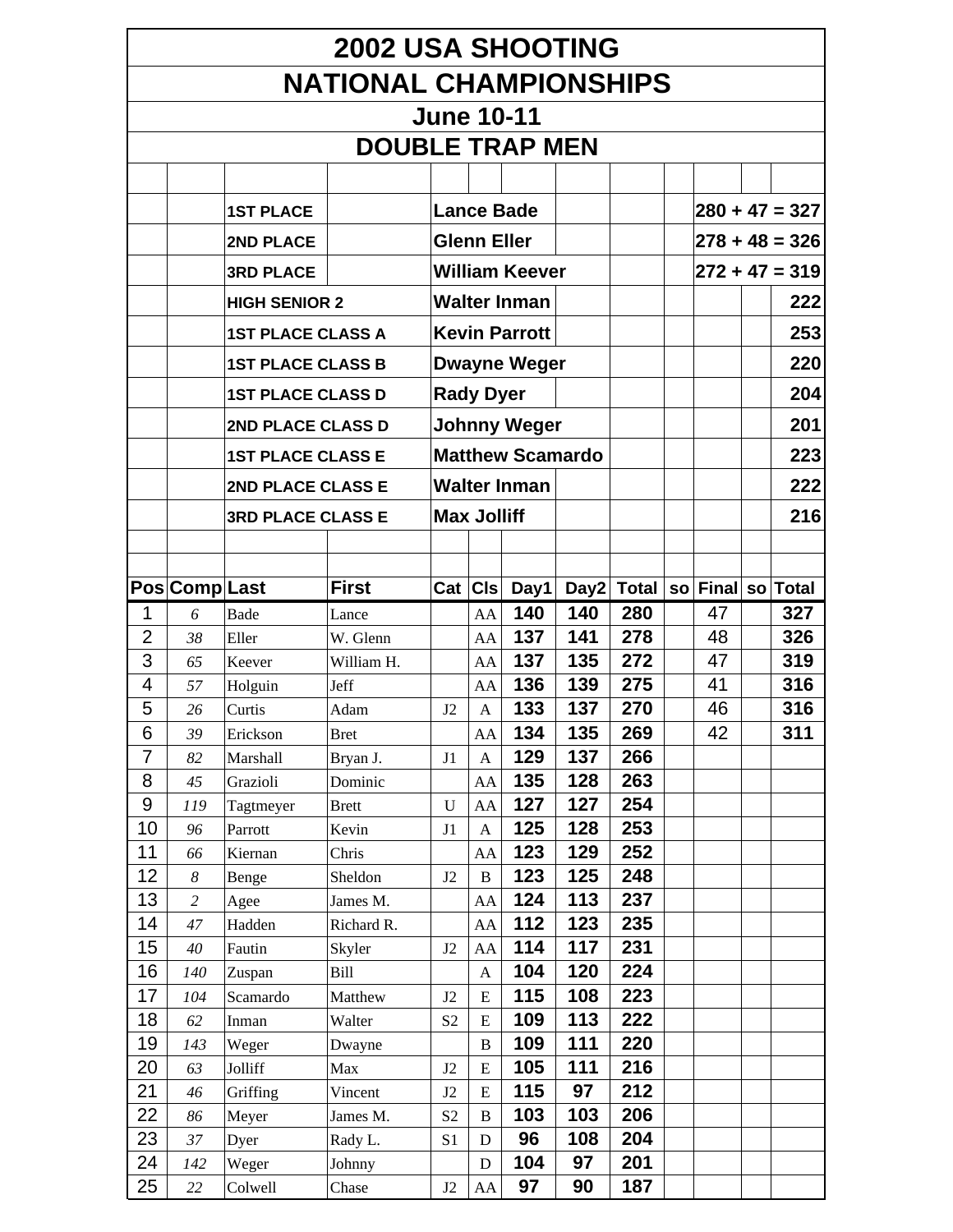| 26 | 90             | Musser                    | <b>Jesse</b>                  | J3                | E             | 86                    | 93   | 179          |           |                |                  |
|----|----------------|---------------------------|-------------------------------|-------------------|---------------|-----------------------|------|--------------|-----------|----------------|------------------|
| 27 | 135            | Williams                  | John Cory                     | J2                | E             | 83                    | 95   | 178          |           |                |                  |
| 28 | 141            | Work                      | Sam                           | S <sub>2</sub>    | $\mathbf D$   | 81                    | 96   | 177          |           |                |                  |
| 29 | 88             | Minter                    | Chris                         | J2                | E             | 76                    | 100  | 176          |           |                |                  |
| 30 | 128            | Waite                     | Daniel                        | J3                | $\mathbf D$   | 87                    | 87   | 174          |           |                |                  |
| 31 | 71             | Kott                      | Buck                          | J <sub>2</sub>    | $\mathbf C$   | 88                    | 86   | 174          |           |                |                  |
| 32 | 74             | Kulcak                    | Logan                         | J2                | $\mathbf D$   | 84                    | 77   | 161          |           |                |                  |
|    |                |                           |                               |                   |               |                       |      |              |           |                |                  |
|    |                |                           |                               |                   |               |                       |      |              |           |                |                  |
|    |                |                           | <b>2002 USA SHOOTING</b>      |                   |               |                       |      |              |           |                |                  |
|    |                |                           | <b>NATIONAL CHAMPIONSHIPS</b> |                   |               |                       |      |              |           |                |                  |
|    |                |                           |                               | <b>June 10-11</b> |               |                       |      |              |           |                |                  |
|    |                |                           | <b>DOUBLE TRAP JUNIOR MEN</b> |                   |               |                       |      |              |           |                |                  |
|    |                |                           |                               |                   |               |                       |      |              |           |                |                  |
|    |                | <b>1ST PLACE</b>          |                               |                   |               | <b>Adam Curtis</b>    |      |              |           |                | $270 + 45 = 315$ |
|    |                | 2ND PLACE                 |                               |                   |               | <b>Bryan Marshall</b> |      |              |           |                | $266 + 40 = 306$ |
|    |                | <b>3RD PLACE</b>          |                               |                   |               | <b>Sheldon Benge</b>  |      |              |           |                | $248 + 37 = 285$ |
|    |                | <b>HIGH INTER. JUNIOR</b> |                               |                   |               | <b>Skyler Fautin</b>  |      |              |           |                | 231              |
|    |                |                           |                               |                   |               |                       |      |              |           |                |                  |
|    |                |                           |                               |                   |               |                       |      |              |           |                |                  |
|    |                |                           |                               |                   |               |                       |      |              |           |                |                  |
|    | Pos Comp Last  |                           | <b>First</b>                  | Cat               | <b>CIs</b>    | Day1                  | Day2 | <b>Total</b> | <b>SO</b> | Final so Total |                  |
| 1  | 26             | Curtis                    | Adam                          | J2                | $\mathbf{A}$  | 133                   | 137  | 270          |           | 45             | 315              |
| 2  | 82             | Marshall                  | Bryan J.                      | J1                | $\mathbf{A}$  | 129                   | 137  | 266          |           | 40             | 306              |
| 4  | 8              | Benge                     | Sheldon                       | J2                | $\, {\bf B}$  | 123                   | 125  | 248          |           | 37             | 285              |
| 5  | 40             | Fautin                    | Skyler                        | J2                | AA            | 114                   | 117  | 231          |           | 43             | 274              |
| 7  | 63             | Jolliff                   | Max                           | J2                | ${\bf E}$     | 105                   | 111  | 216          |           | 39             | 255              |
| 3  | 96             | Parrott                   | Kevin                         | J1                | A             | 125                   | 128  | 253          |           |                | 253              |
| 6  | 104            | Scamardo                  | Matthew                       | J2                | ${\bf E}$     | 115                   | 108  | 223          |           | 30             | 253              |
| 8  | 46             | Griffing                  | Vincent                       | J2                | ${\bf E}$     | 115                   | 97   | 212          |           |                |                  |
| 9  | 22             | Colwell                   | Chase                         | J2                | AA            | 97                    | 90   | 187          |           |                |                  |
| 10 | 90             | Musser                    | Jesse                         | J3                | ${\bf E}$     | 86                    | 93   | 179          |           |                |                  |
| 11 | 135            | Williams                  | John Cory                     | J2                | E             | 83                    | 95   | 178          |           |                |                  |
| 12 | 88             | Minter                    | Chris                         | J2                | ${\bf E}$     | 76                    | 100  | 176          |           |                |                  |
| 13 | 128            | Waite                     | Daniel                        | J3                | D             | 87                    | 87   | 174          |           |                |                  |
| 14 | $7\mathcal{I}$ | Kott                      | <b>Buck</b>                   | J2                | $\mathcal{C}$ | 88                    | 86   | 174          |           |                |                  |
| 15 | 74             | Kulcak                    | Logan                         | J2                | ${\bf D}$     | 84                    | 77   | 161          |           |                |                  |
|    |                |                           |                               |                   |               |                       |      |              |           |                |                  |
|    |                |                           |                               |                   |               |                       |      |              |           |                |                  |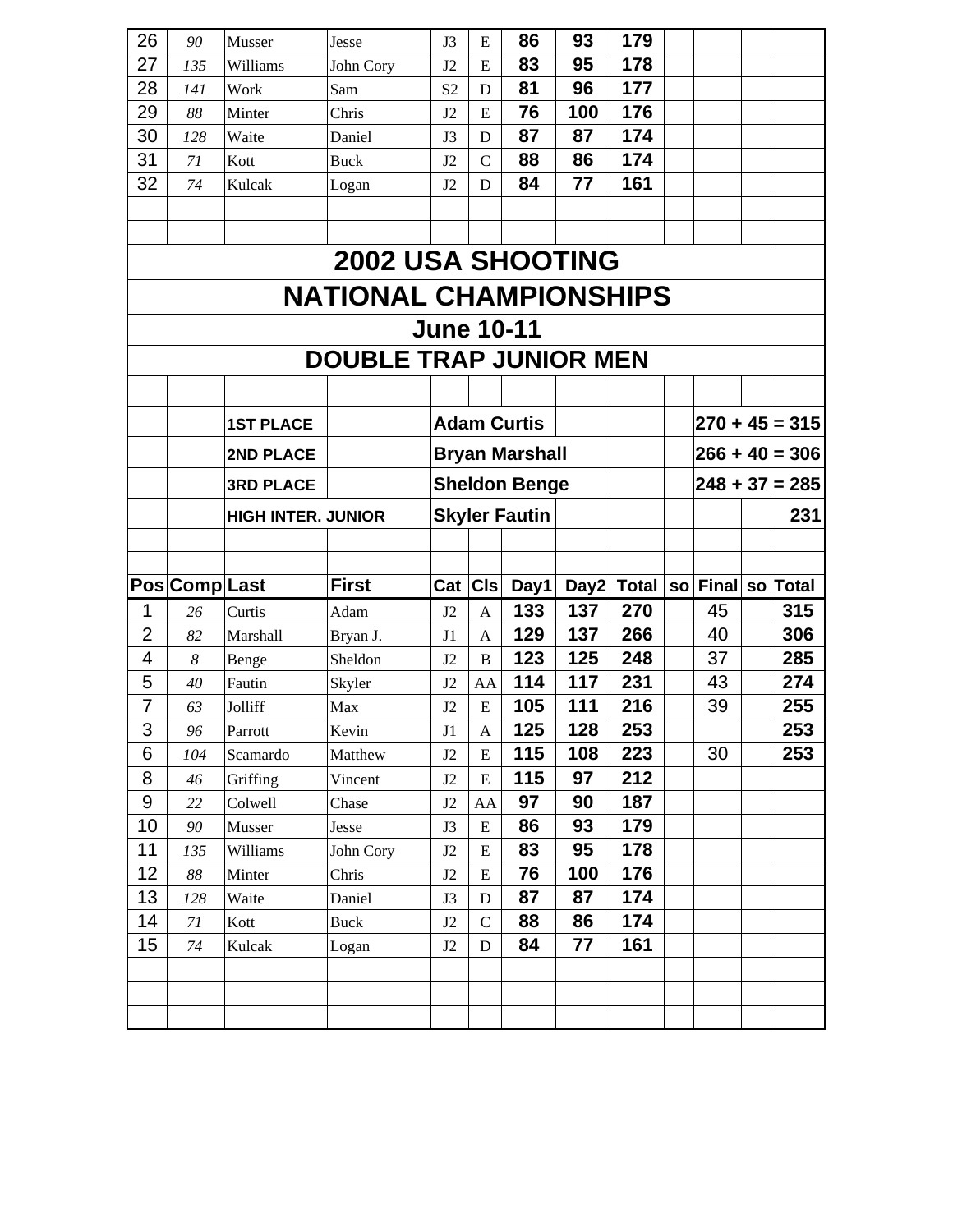|                | <b>2002 USA SHOOTING</b>                                                                                                                                                                       |                     |                                 |                   |              |                           |     |            |  |    |  |                  |  |  |  |
|----------------|------------------------------------------------------------------------------------------------------------------------------------------------------------------------------------------------|---------------------|---------------------------------|-------------------|--------------|---------------------------|-----|------------|--|----|--|------------------|--|--|--|
|                |                                                                                                                                                                                                |                     | <b>NATIONAL CHAMPIONSHIPS</b>   |                   |              |                           |     |            |  |    |  |                  |  |  |  |
|                |                                                                                                                                                                                                |                     |                                 | <b>June 10-11</b> |              |                           |     |            |  |    |  |                  |  |  |  |
|                |                                                                                                                                                                                                |                     |                                 |                   |              |                           |     |            |  |    |  |                  |  |  |  |
|                |                                                                                                                                                                                                |                     | <b>DOUBLE TRAP WOMEN</b>        |                   |              |                           |     |            |  |    |  |                  |  |  |  |
|                |                                                                                                                                                                                                | <b>1ST PLACE</b>    |                                 | <b>Kim Rhode</b>  |              |                           |     |            |  |    |  | $270 + 45 = 315$ |  |  |  |
|                |                                                                                                                                                                                                | <b>2ND PLACE</b>    |                                 |                   |              | <b>Joetta Dement</b>      |     |            |  |    |  | $249 + 40 = 289$ |  |  |  |
|                |                                                                                                                                                                                                | <b>3RD PLACE</b>    |                                 |                   |              | <b>Theresa DeWitt</b>     |     |            |  |    |  | $248 + 41 = 289$ |  |  |  |
|                |                                                                                                                                                                                                |                     |                                 |                   |              | <b>Tonia McFadden</b>     |     |            |  |    |  | 161              |  |  |  |
|                |                                                                                                                                                                                                | <b>HIGH CLASS B</b> |                                 |                   |              |                           |     |            |  |    |  |                  |  |  |  |
|                |                                                                                                                                                                                                |                     |                                 |                   |              |                           |     |            |  |    |  |                  |  |  |  |
|                | <b>First</b><br>Pos Comp Last<br>C <sub>ls</sub><br>Day1<br>Final so Total<br>Day2<br><b>Total</b><br>Cat<br><b>SO</b><br>136<br>134<br>315<br>270<br>1<br>45<br>Kim<br>100<br>Rhode<br>W<br>A |                     |                                 |                   |              |                           |     |            |  |    |  |                  |  |  |  |
|                |                                                                                                                                                                                                |                     |                                 |                   |              |                           |     |            |  |    |  |                  |  |  |  |
|                | 132<br>2<br>117<br>249<br>40<br>289<br>28<br>W<br>AA<br>6<br>Dement<br>Joetta<br>3<br>122<br>126<br>248<br>41<br>289<br>$\overline{\mathbf{4}}$<br>W<br>AA<br>29<br>DeWitt<br>Theresa          |                     |                                 |                   |              |                           |     |            |  |    |  |                  |  |  |  |
|                | 115<br>116<br>231<br>271<br>4<br>40<br>56<br>Kyndra<br>W/U<br>AA<br>Hogan                                                                                                                      |                     |                                 |                   |              |                           |     |            |  |    |  |                  |  |  |  |
|                | 102<br>209<br>245<br>107<br>36<br>$\mathcal{C}$<br>136<br>W <sub>J2</sub>                                                                                                                      |                     |                                 |                   |              |                           |     |            |  |    |  |                  |  |  |  |
|                | 5<br>Williams<br>Stephanie                                                                                                                                                                     |                     |                                 |                   |              |                           |     |            |  |    |  |                  |  |  |  |
| 6              | 76                                                                                                                                                                                             | LeGate              | Shari                           | W                 | $\mathsf{A}$ | 107                       | 93  | 200        |  | 40 |  | 240              |  |  |  |
| 7              | 83                                                                                                                                                                                             | McFadden            | Tonia                           | W                 | B            | 79                        | 82  | 161        |  |    |  |                  |  |  |  |
| 8              | 73                                                                                                                                                                                             | Kulcak              | Lauren                          | W <sub>11</sub>   | E            | 64                        | dnf | 64         |  |    |  |                  |  |  |  |
|                |                                                                                                                                                                                                |                     |                                 |                   |              |                           |     |            |  |    |  |                  |  |  |  |
|                |                                                                                                                                                                                                |                     | <b>2002 USA SHOOTING</b>        |                   |              |                           |     |            |  |    |  |                  |  |  |  |
|                |                                                                                                                                                                                                |                     | <b>NATIONAL CHAMPIONSHIPS</b>   |                   |              |                           |     |            |  |    |  |                  |  |  |  |
|                |                                                                                                                                                                                                |                     |                                 | <b>June 10-11</b> |              |                           |     |            |  |    |  |                  |  |  |  |
|                |                                                                                                                                                                                                |                     | <b>DOUBLE TRAP JUNIOR WOMEN</b> |                   |              |                           |     |            |  |    |  |                  |  |  |  |
|                |                                                                                                                                                                                                |                     |                                 |                   |              |                           |     |            |  |    |  |                  |  |  |  |
|                |                                                                                                                                                                                                | <b>1ST PLACE</b>    |                                 |                   |              | <b>Stephanie Williams</b> |     |            |  |    |  | 209              |  |  |  |
|                |                                                                                                                                                                                                | 2ND PLACE           |                                 |                   |              | <b>Lauren Kulcak</b>      |     |            |  |    |  | 64               |  |  |  |
|                |                                                                                                                                                                                                |                     |                                 |                   |              |                           |     |            |  |    |  |                  |  |  |  |
|                | Pos Comp Last                                                                                                                                                                                  |                     | <b>First</b>                    | Cat CIs           |              | Day1                      |     | Day2 Total |  |    |  |                  |  |  |  |
| 1              | 136                                                                                                                                                                                            | Williams            | Stephanie                       | W <sub>J2</sub>   | $\mathbf C$  | 102                       | 107 | 209        |  |    |  |                  |  |  |  |
| $\overline{2}$ | 73                                                                                                                                                                                             | Kulcak              | Lauren                          | W <sub>11</sub>   | E            | 64                        | dnf | 64         |  |    |  |                  |  |  |  |
|                |                                                                                                                                                                                                |                     |                                 |                   |              |                           |     |            |  |    |  |                  |  |  |  |
|                |                                                                                                                                                                                                |                     |                                 |                   |              |                           |     |            |  |    |  |                  |  |  |  |
|                |                                                                                                                                                                                                |                     |                                 |                   |              |                           |     |            |  |    |  |                  |  |  |  |
|                |                                                                                                                                                                                                |                     |                                 |                   |              |                           |     |            |  |    |  |                  |  |  |  |
|                |                                                                                                                                                                                                |                     |                                 |                   |              |                           |     |            |  |    |  |                  |  |  |  |
|                |                                                                                                                                                                                                |                     |                                 |                   |              |                           |     |            |  |    |  |                  |  |  |  |
|                |                                                                                                                                                                                                |                     |                                 |                   |              |                           |     |            |  |    |  |                  |  |  |  |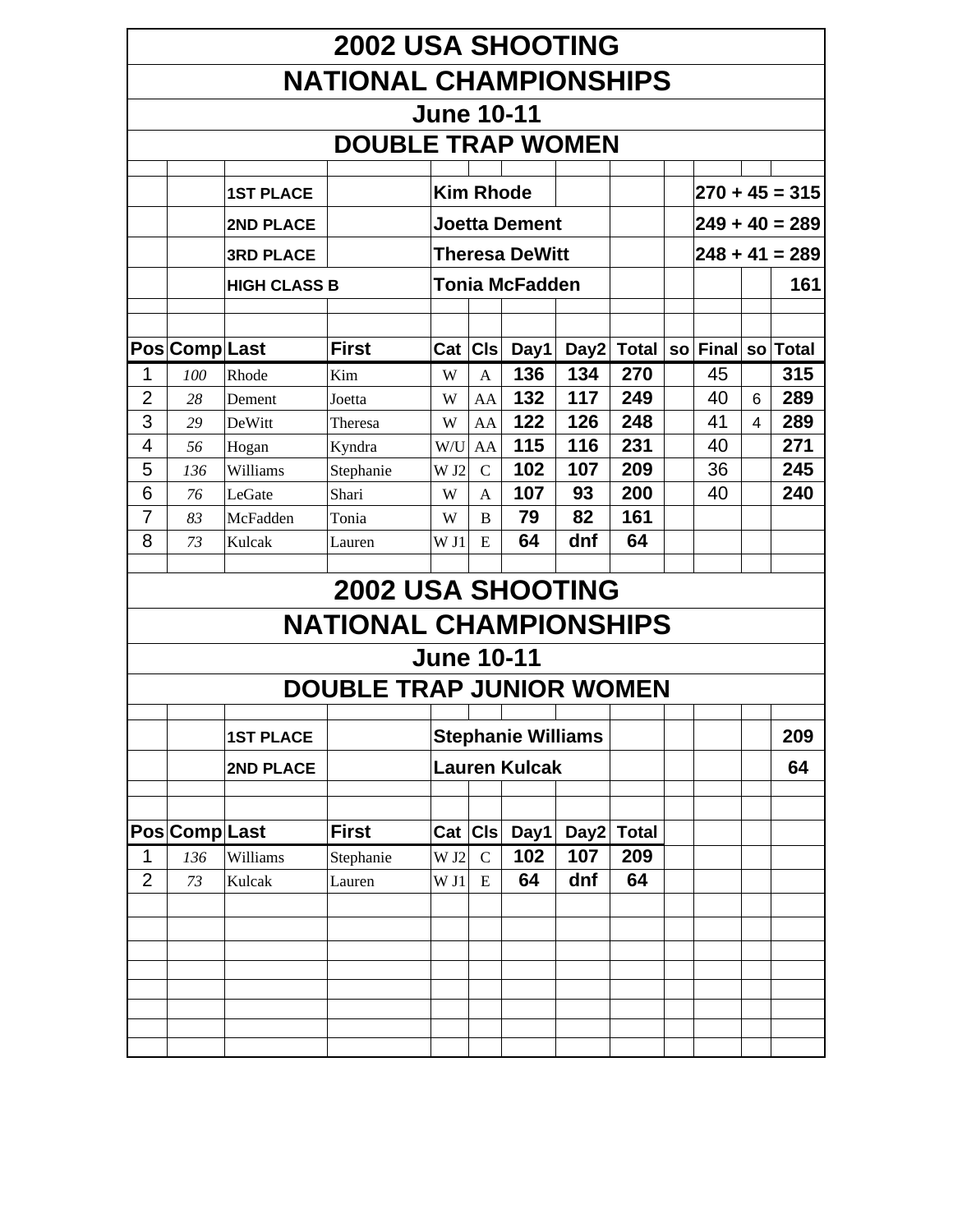|                     |               |                          | 2002 USA Shooting             |                          |                |          |          |          |            |       |           |                  |
|---------------------|---------------|--------------------------|-------------------------------|--------------------------|----------------|----------|----------|----------|------------|-------|-----------|------------------|
|                     |               |                          | <b>National Championships</b> |                          |                |          |          |          |            |       |           |                  |
|                     |               |                          |                               | <b>June 13-15</b>        |                |          |          |          |            |       |           |                  |
|                     |               |                          |                               | <b>SKEET MEN</b>         |                |          |          |          |            |       |           |                  |
|                     |               | <b>1ST PLACE</b>         |                               | <b>SHAWN DULOHERY</b>    |                |          |          |          |            |       |           | $288 + 24 = 312$ |
|                     |               |                          |                               |                          |                |          |          |          |            |       |           |                  |
|                     |               | 2ND PLACE                |                               | <b>J. TODD GRAVES</b>    |                |          |          |          |            |       |           | $287 + 24 = 311$ |
|                     |               | <b>3RD PLACE</b>         |                               | <b>MARK WEEKS</b>        |                |          |          |          |            |       |           | $285 + 25 = 310$ |
|                     |               | <b>HIGH COLLEGIATE</b>   |                               | <b>RANDY SOTOWA</b>      |                |          |          |          |            |       |           | 284              |
|                     |               | <b>HIGH SENIOR 1</b>     |                               | <b>RICHARD AITKEN</b>    |                |          |          |          |            |       |           | 274              |
|                     |               | <b>1ST PLACE CLASS A</b> |                               | <b>BRAZOS LACKEY</b>     |                |          |          |          |            |       |           | 284              |
|                     |               | 2ND PLACE CLASS A        |                               | <b>RICHARD AITKEN</b>    |                |          |          |          |            |       |           | 274              |
|                     |               | <b>3RD PLACE CLASS A</b> |                               | <b>ALEX LIPWORTH</b>     |                |          |          |          |            |       |           | 274              |
|                     |               |                          |                               | <b>ALLEN GADUS</b>       |                |          |          |          |            |       |           | 271              |
|                     |               | <b>1ST PLACE CLASS B</b> |                               |                          |                |          |          |          |            |       |           |                  |
|                     |               | <b>2ND PLACE CLASS B</b> |                               | <b>RICHARD HICKS</b>     |                |          |          |          |            |       |           | 263              |
|                     |               | <b>3RD PLACE CLASS B</b> |                               | <b>NICOLO TARANTINI</b>  |                |          |          |          |            |       |           | 261              |
|                     |               | <b>1ST PLACE CLASS C</b> |                               | <b>KEVIN KOLB</b>        |                |          |          |          |            |       |           | 263              |
|                     |               | 2ND PLACE CLASS C        |                               | <b>VINCENT HANCOCK</b>   |                |          |          |          |            |       |           | 262              |
|                     |               | <b>3RD PLACE CLASS C</b> |                               | <b>HUNTER WISE</b>       |                |          |          |          |            |       |           | 255              |
|                     |               | <b>1ST PLACE CLASS E</b> |                               | <b>MATTHEW SCHUTZIUS</b> |                |          |          |          |            |       |           | 226              |
|                     |               |                          |                               |                          |                |          |          |          |            |       |           |                  |
|                     |               |                          |                               |                          |                |          | 1st 2nd  | 3rd      |            |       |           |                  |
|                     | Pos Comp Last |                          | <b>First</b>                  | Cat                      | C <sub>l</sub> | 100      | 100      |          | 100 Total  | Final | <b>SO</b> | <b>Total</b>     |
| 1                   | 34            | Dulohery                 | Shawn                         |                          | AA             | 96       | 95       | 97       | 288        | 24    |           | 312              |
| 2                   | 44            | Graves                   | James T.                      |                          | AA             | 96       | 94       | 97       | 287        | 24    |           | 311              |
| 3                   | 131           | Weeks                    | Mark                          |                          | AA             | 95       | 93       | 97       | 285        | 25    |           | 310              |
| 4                   | 75            | Lackey                   | <b>Brazos</b>                 | J2                       | $\mathsf{A}$   | 94       | 95       | 95       | 284        | 25    |           | 309              |
| 5                   | 117           | Sotowa                   | Randy                         | U                        | AA             | 96       | 94       | 94       | 284        | 23    | 4         | 307              |
| 6<br>$\overline{7}$ | 51            | Hart<br>Schroeder        | Clay<br>Scott                 | J <sub>1</sub>           | AA<br>AA       | 94<br>94 | 95<br>94 | 94<br>94 | 283<br>282 | 24    | 3         | 307              |
| 8                   | 108<br>105    | Schiller                 | Kevin                         |                          | AA             | 96       | 91       | 94       | 281        |       |           |                  |
| 9                   | 13            | <b>Brunelle</b>          | Dale                          |                          | AA             | 89       | 91       | 96       | 276        |       |           |                  |
| 10                  | 14            | <b>Buffa</b>             | Joseph                        |                          | AA             | 91       | 91       | 93       | 275        |       |           |                  |
| 11                  | 147           | Treadwell                | Allen                         | U                        | AA             | 92       | 91       | 92       | 275        |       |           |                  |
| 12                  | 97            | Peresetsky               | Michael                       |                          | AA             | 92       | 89       | 93       | 274        |       |           |                  |
| 13                  | 3             | Aitken                   | Richard                       | S <sub>1</sub>           | Α              | 92       | 94       | 88       | 274        |       |           |                  |
| 14                  | 79            | Lipworth                 | Alex                          |                          | А              | 91       | 93       | 90       | 274        |       |           |                  |
| 15                  | 122           | Thompson                 | Michael                       | S <sub>1</sub>           | А              | 89       | 93       | 91       | 273        |       |           |                  |
| 16                  | 127           | Vail                     | Kent                          | J2                       | A              | 89       | 89       | 94       | 272        |       |           |                  |
| 17                  | 67            | Knecht                   | Adam                          | J <sub>1</sub>           | AA             | 93       | 83       | 96       | 272<br>271 |       |           |                  |
| 18<br>19            | 43<br>111     | Gadus<br>Shapiro         | Allen<br>Roger D.             | J2                       | B<br>AA        | 92<br>88 | 89<br>91 | 90<br>91 | 270        |       |           |                  |
| 20                  | 126           | Uribe                    | Paul                          | U                        | А              | 90       | 90       | 90       | 270        |       |           |                  |
| 21                  | 27            | Deauman                  | <b>Brad</b>                   | J1                       | AA             | 86       | 86       | 96       | 268        |       |           |                  |
| 22                  | 156           | Freiburger               | <b>Brian</b>                  |                          | AA             | 87       | 91       | 90       | 268        |       |           |                  |
| 23                  | 124           | Tukakosi                 | H. Joe                        | U J1                     | Α              | 87       | 93       | 87       | 267        |       |           |                  |
| 24                  | 121           | Taylor                   | Dustin                        | J2                       | А              | 86       | 90       | 90       | 266        |       |           |                  |
| 25                  | 132           | Wheless                  | Alan                          | J1                       | А              | 88       | 86       | 90       | 264        |       |           |                  |
| 26                  | 54            | <b>Hicks</b>             | Richard                       | J2                       | B              | 89       | 87       | 87       | 263        |       |           |                  |
| 27                  | 69            | Kolb                     | Kevin                         | J2                       | C              | 89       | 87       | 87       | 263        |       |           |                  |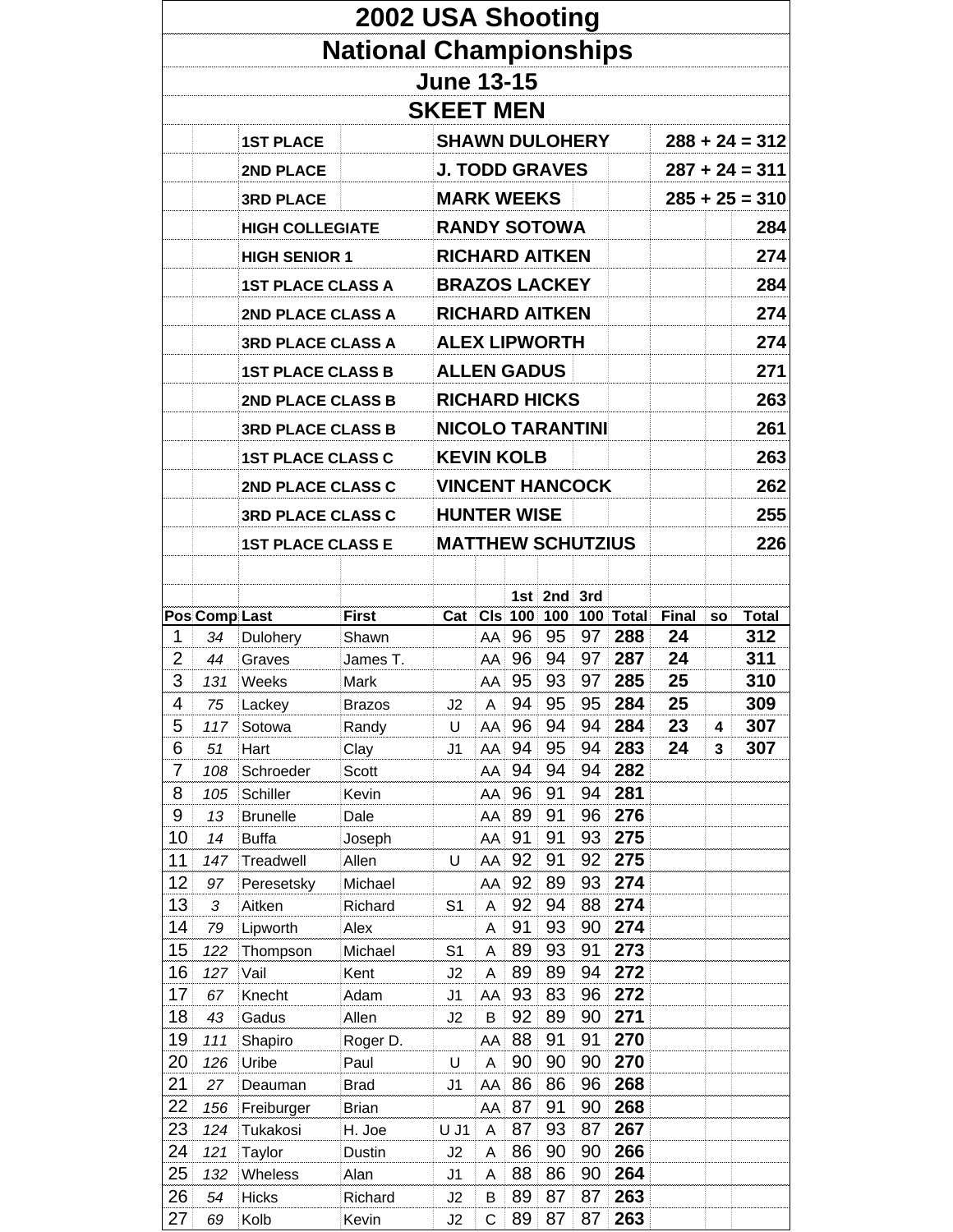| 28             | 49            | Hancock                   | Vincent                       | J3                               | С               | 83        | 93                 | 86 | 262              |              |              |                  |
|----------------|---------------|---------------------------|-------------------------------|----------------------------------|-----------------|-----------|--------------------|----|------------------|--------------|--------------|------------------|
| 29             | 11            | <b>Brickner</b>           | Michael                       |                                  | A               | 84        | 87                 | 90 | 261              |              |              |                  |
| 30             | 154           | Johnson                   | <b>Brian</b>                  |                                  | AA              | 88        | 82                 | 91 | 261              |              |              |                  |
| 31             | 120           | Tarantini                 | Nicolo                        | J2                               | B               | 90        | 90                 | 81 | 261              |              |              |                  |
| 32             | 112           | Shirloo                   | Ahmad                         |                                  | Α               | 85        | 91                 | 84 | 260              |              |              |                  |
| 33             | 91            | Muzyka                    | Mark                          | J <sub>2</sub>                   | Α               | 79        | 88                 | 92 | 259              |              |              |                  |
| 34             | 72            | Kotzur Jr.                | Richard                       | J <sub>1</sub>                   | B               | 82        | 87                 | 90 | 259              |              |              |                  |
| 35             | 138           | Wise                      | Hunter                        | J2                               | C               | 89        | 84                 | 82 | 255              |              |              |                  |
| 36             | 68            | Knowlton                  | Michael                       |                                  | Α               | 83        | 87                 | 84 | 254              |              |              |                  |
| 37             | 157           | Anderson                  | Gerald                        |                                  | AA              | 81        | 86                 | 86 | 253              |              |              |                  |
| 38             | 84            | McLelland                 | Sean                          | J <sub>2</sub>                   | B               | 79        | 83                 | 91 | 253              |              |              |                  |
| 39             | 19            | Chiang                    | Sai                           | S <sub>1</sub>                   | B               | 80        | 84                 | 88 | 252              |              |              |                  |
| 40             | 33            | Dugan                     | Don                           |                                  | Α               | 83        | 83                 | 84 | 250              |              |              |                  |
| 41             | 137           | Wilson                    | Michael R.                    | J2                               | A               | 84        | 87                 | 79 | 250              |              |              |                  |
| 42             | 115           | Smith                     | Aaron                         | J <sub>1</sub>                   | C               | 78        | 86                 | 85 | 249              |              |              |                  |
| 43             | 98            | Pinkston                  | Rod                           |                                  | AA              | 77        | 90                 | 82 | 249              |              |              |                  |
| 44             | 149           | Sammons                   | Sterling                      | J2                               | C               | 75        | 82                 | 81 | 238              |              |              |                  |
| 45             | 25            | Curran                    | Thomas                        | S <sub>2</sub>                   | B               | 86        | 77                 | 75 | 238              |              |              |                  |
| 46             | 152           | Walsh                     | Stephen                       | S <sub>1</sub>                   | B               | 85        | 78                 | 74 | 237              |              |              |                  |
| 47             | 77            | Lero                      | Edward                        | J3                               | C               | 72        | 75                 | 86 | 233              |              |              |                  |
| 48             | 107           | Schutzius                 | Matthew                       | J3                               | E               | 70        | 74                 | 82 | 226              |              |              |                  |
| 49             | 81            | Lyle                      | Leon                          | S <sub>2</sub>                   | D               | 69        | 69                 | 71 | 209              |              |              |                  |
| 50             | 106           | Schutzius III             | Mark                          | J2                               | D               | 63        | 63                 | 72 | 198              |              |              |                  |
| 51             | 148           | Sammons                   | Luke                          | J3                               | E               | 60        | 70                 | 63 | 193              |              |              |                  |
| 52             | 139           | Young                     | Jeffrey                       |                                  | AA              | 70        | 84                 | 19 | 173              |              |              |                  |
| 53             | 18            | Chiang                    | Kirk                          | J3                               | E               | 57        | 42                 | 44 | 143              |              |              |                  |
|                |               |                           |                               |                                  |                 |           |                    |    |                  |              |              |                  |
|                |               |                           |                               |                                  |                 |           |                    |    |                  |              |              |                  |
|                |               |                           | 2002 USA Shooting             |                                  |                 |           |                    |    |                  |              |              |                  |
|                |               |                           |                               |                                  |                 |           |                    |    |                  |              |              |                  |
|                |               |                           | <b>National Championships</b> |                                  |                 |           |                    |    |                  |              |              |                  |
|                |               |                           |                               | <b>June 13-15</b>                |                 |           |                    |    |                  |              |              |                  |
|                |               |                           | <b>SKEET JUNIOR MEN</b>       |                                  |                 |           |                    |    |                  |              |              |                  |
|                |               |                           |                               |                                  |                 |           |                    |    |                  |              |              |                  |
|                |               | <b>1ST PLACE</b>          |                               | <b>BRAZOS LACKEY</b>             |                 |           |                    |    |                  |              |              | $284 + 23 = 307$ |
|                |               | 2ND PLACE                 |                               | <b>CLAY HART</b>                 |                 |           |                    |    |                  |              |              | $283 + 23 = 306$ |
|                |               | <b>3RD PLACE</b>          |                               | <b>KENT VAIL</b>                 |                 |           |                    |    |                  |              |              | $272 + 25 = 297$ |
|                |               | <b>HIGH INTER. JUNIOR</b> |                               | <b>ALLEN GADUS</b>               |                 |           |                    |    |                  |              |              | 271              |
|                |               |                           |                               |                                  |                 |           |                    |    |                  |              |              |                  |
|                |               | <b>HIGH SUB JUNIOR</b>    |                               | <b>VINCENT HANCOCK</b>           |                 |           |                    |    |                  |              |              | 262              |
|                |               |                           |                               |                                  |                 |           | 1st 2nd 3rd<br>100 |    |                  | <b>Final</b> |              | <b>Total</b>     |
| 1              | Pos Comp Last |                           | <b>First</b>                  | Cat                              | C <sub>ls</sub> | 100<br>94 | 95                 | 95 | 100 Total<br>284 | 23           | SO           | 307              |
| $\overline{2}$ | 75<br>51      | Lackey                    | Brazos                        | J2                               | Α               | 94        | 95                 | 94 | 283              | 23           |              | 306              |
| 3              | 127           | Hart<br>Vail              | Clay<br>Kent                  | J <sub>1</sub><br>J <sub>2</sub> | AA<br>A         | 89        | 89                 | 94 | 272              | 25           |              | 297              |
| 5              | 67            | Knecht                    | Adam                          | J1                               | AA              | 93        | 83                 | 96 | 272              | 22           | $\mathbf{2}$ | 294              |
| 4              | 43            | Gadus                     | Allen                         | J2                               | B               | 92        | 89                 | 90 | 271              | 23           | 1            | 294              |
| 6              | 27            |                           | Brad                          | J1                               | AA              | 86        | 86                 | 96 | 268              | 23           |              | 291              |
| 7              | 124           | Deauman<br>Tukakosi       | H. Joe                        | $U$ J1                           | A               | 87        | 93                 | 87 | 267              |              |              |                  |
| 8              | 121           |                           |                               | J2                               | A               | 86        | 90                 | 90 | 266              |              |              |                  |
| 9              | 132           | Taylor<br>Wheless         | Dustin<br>Alan                | J1                               |                 | 88        | 86                 | 90 | 264              |              |              |                  |
| 10             |               | <b>Hicks</b>              | Richard                       |                                  | A<br>B          | 89        | 87                 | 87 | 263              |              |              |                  |
|                | 54            | Kolb                      |                               | J2                               |                 | 89        | 87                 | 87 | 263              |              |              |                  |
| 12             | 69<br>49      |                           | Kevin<br>Vincent              | J2                               | С               | 83        | 93                 | 86 | 262              |              |              |                  |
|                | 120           | Hancock<br>Tarantini      | Nicolo                        | J3<br>J2                         | С<br>B          | 90        | 90                 | 81 | 261              |              |              |                  |
| 13             |               |                           |                               |                                  |                 |           |                    |    |                  |              |              |                  |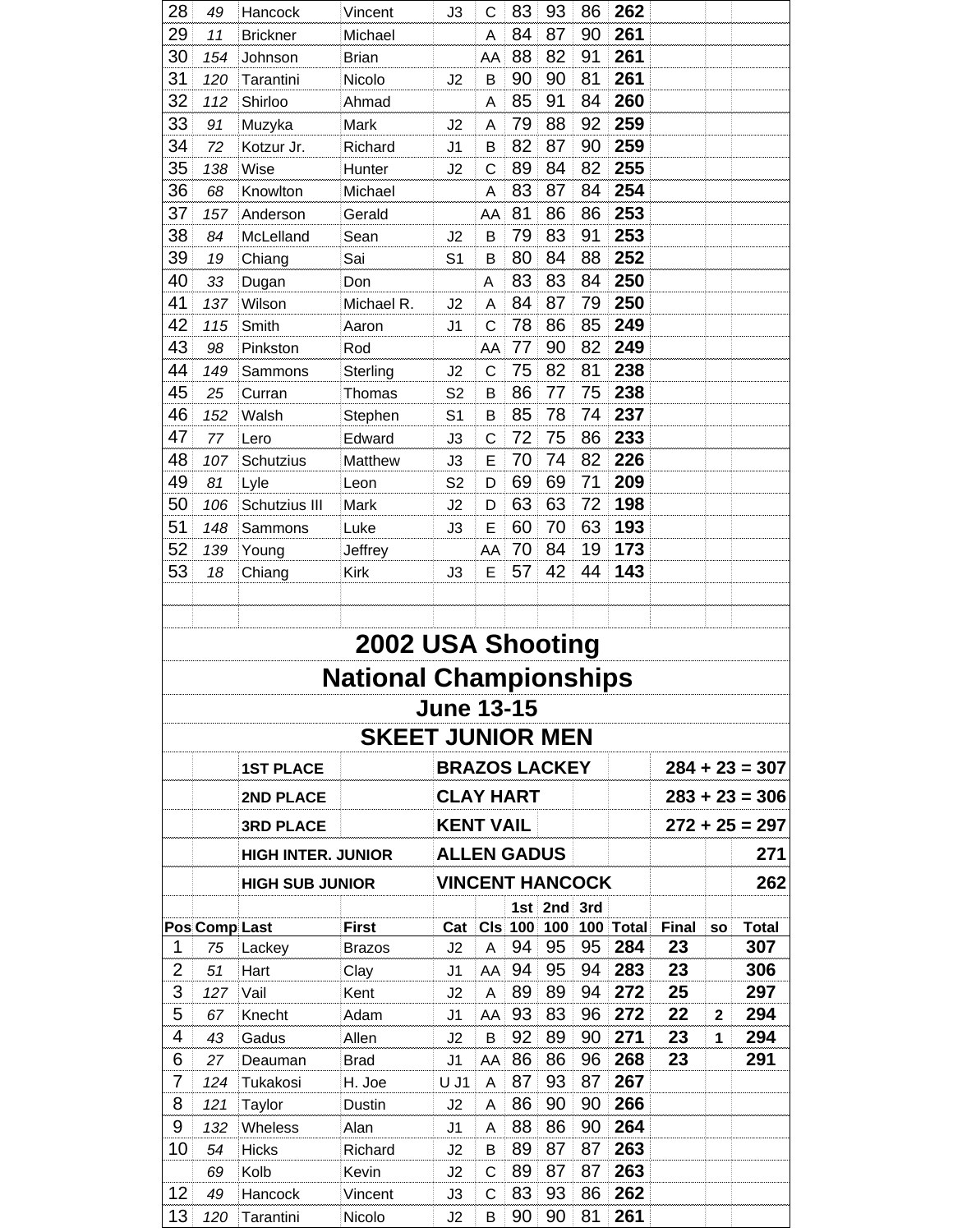| 14             | 91                   | Muzyka              | Mark                          | J2                    | A               | 79        | 88        | 92        | 259                 |             |           |                     |
|----------------|----------------------|---------------------|-------------------------------|-----------------------|-----------------|-----------|-----------|-----------|---------------------|-------------|-----------|---------------------|
|                | 72                   | Kotzur Jr.          | Richard                       | J1                    | в               | 82        | 87        | 90        | 259                 |             |           |                     |
| 16             | 138                  | Wise                | Hunter                        | J2                    | C               | 89        | 84        | 82        | 255                 |             |           |                     |
| 17             | 84                   | McLelland           | Sean                          | J2                    | в               | 79        | 83        | 91        | 253                 |             |           |                     |
| 18             | 137                  | Wilson              | Michael R.                    | J2                    | A               | 84        | 87        | 79        | 250                 |             |           |                     |
| 19             | 115                  | Smith               | Aaron                         | J1                    | C               | 78        | 86        | 85        | 249                 |             |           |                     |
| 20             | 149                  | Sammons             | Sterling                      | J2                    | C               | 75        | 82        | 81        | 238                 |             |           |                     |
| 21             | 77                   | Lero                | Edward                        | J3                    | C               | 72        | 75        | 86        | 233                 |             |           |                     |
| 22             | 107                  | Schutzius           | Matthew                       | JЗ                    | E               | 70        | 74        | 82        | 226                 |             |           |                     |
| 23             | 106                  | Schutzius III       | Mark                          | J2                    | D               | 63        | 63        | 72        | 198                 |             |           |                     |
| 24             | 148                  | Sammons             | Luke                          | JЗ                    | E               | 60        | 70        | 63        | 193                 |             |           |                     |
| 25             | 18                   | Chiang              | <b>Kirk</b>                   | JЗ                    | E               | 57        | 42        | 44        | 143                 |             |           |                     |
|                |                      |                     |                               |                       |                 |           |           |           |                     |             |           |                     |
|                |                      |                     | 2002 USA Shooting             |                       |                 |           |           |           |                     |             |           |                     |
|                |                      |                     | <b>National Championships</b> |                       |                 |           |           |           |                     |             |           |                     |
|                |                      |                     |                               | <b>June 13-15</b>     |                 |           |           |           |                     |             |           |                     |
|                |                      |                     |                               | <b>SKEET WOMEN</b>    |                 |           |           |           |                     |             |           |                     |
|                |                      | <b>1ST PLACE</b>    |                               | <b>CONNIE SMOTEK</b>  |                 |           |           |           |                     |             |           | $282 + 25 = 307$    |
|                |                      | 2ND PLACE           |                               | <b>KIM RHODE</b>      |                 |           |           |           |                     |             |           | $273 + 24 = 297$    |
|                |                      | <b>3RD PLACE</b>    |                               | <b>BRANDIE NEAL</b>   |                 |           |           |           |                     |             |           | $274 + 21 = 295$    |
|                |                      | <b>HIGH CLASS A</b> |                               | <b>LINDA FERRENCE</b> |                 |           |           |           |                     |             |           | 272                 |
|                |                      | 2ND PLACE CLASS A   |                               | <b>SHARI LEGATE</b>   |                 |           |           |           |                     |             |           | 260                 |
|                |                      | <b>HIGH CLASS B</b> |                               | <b>TERRY BANKEY</b>   |                 |           |           |           |                     |             |           | 266                 |
|                |                      | <b>HIGH CLASS C</b> |                               | <b>NIVEA JONES</b>    |                 |           |           |           |                     |             |           | 249                 |
|                |                      |                     |                               |                       |                 |           | 1st $2nd$ | 3rd       |                     |             |           |                     |
| 1              | <b>Pos Comp Last</b> |                     | <b>First</b>                  | Cat<br>W              | C <sub>ls</sub> | 100<br>94 | 100<br>97 | 100<br>91 | <b>Total</b><br>282 | Final<br>25 | <b>SO</b> | <b>Total</b><br>307 |
| 3              | 116                  | Smotek              | Connie                        |                       | А               | 89        | 93        | 91        | 273                 | 24          |           | 297                 |
| $\overline{2}$ | 100                  | Rhode<br>Neal       | Kim<br><b>Brandie</b>         | W<br>WU               | A               | 89        | 91        | 94        | 274                 | 21          | 1         | 295                 |
| 4              | 93                   |                     |                               | W                     | A               | 92        | 93        | 87        | 272                 | 23          |           | 295                 |
|                | 41                   | Ferrence            | Linda                         |                       | A               |           |           |           | 266                 | 24          | 0         |                     |
| 5<br>6         | 153                  | Bankey              | <b>Terry</b>                  | W                     | B               | 84        | 89        | 93        |                     | 23          |           | 290                 |
|                | 76                   | LeGate              | Shari                         | W                     | A               | 83        | 88        | 89        | 260                 |             |           | 283                 |
| 7              | 35                   | Dunn                | Haley                         | W J <sub>2</sub>      | В               | 87        | 86        | 84        | 257                 |             |           |                     |
| 8              | 64                   | Jones               | Nivea                         | $W$ J2                | C               | 83        | 84        | 82        | 249<br>249          |             |           |                     |
|                | 70                   | Kolb                | Laura                         | W J1                  | C               | 76        | 87        | 86        |                     |             |           |                     |
| 10             | 24                   | Crozier             | Leigh Ann                     | W J2                  | B               | 85        | 84        | 78        | 247                 |             |           |                     |
| 11             | 109                  | Schroeder           | Trish                         | W                     | B               | 73        | 77        | 71        | 221                 |             |           |                     |
| 12             | 133                  | Wickman             | Lori                          | W                     | Ε               | 60        | 61        | 64        | 185                 |             |           |                     |
| 13             | 17                   | Chiang              | Alexander                     | W J3                  | D               | 58        | 61        | 53        | 172                 |             |           |                     |
|                |                      |                     |                               |                       |                 |           |           |           |                     |             |           |                     |
|                |                      |                     | 2002 USA Shooting             |                       |                 |           |           |           |                     |             |           |                     |
|                |                      |                     | <b>National Championships</b> |                       |                 |           |           |           |                     |             |           |                     |
|                |                      |                     |                               | <b>June 13-15</b>     |                 |           |           |           |                     |             |           |                     |
|                |                      |                     | <b>SKEET JUNIOR WOMEN</b>     |                       |                 |           |           |           |                     |             |           |                     |
|                |                      | <b>1ST PLACE</b>    |                               | <b>HALEY DUNN</b>     |                 |           |           |           |                     |             |           | 257                 |
|                |                      | 2ND PLACE           |                               | <b>NIVEA JONES</b>    |                 |           |           |           |                     |             | 1         | 249                 |